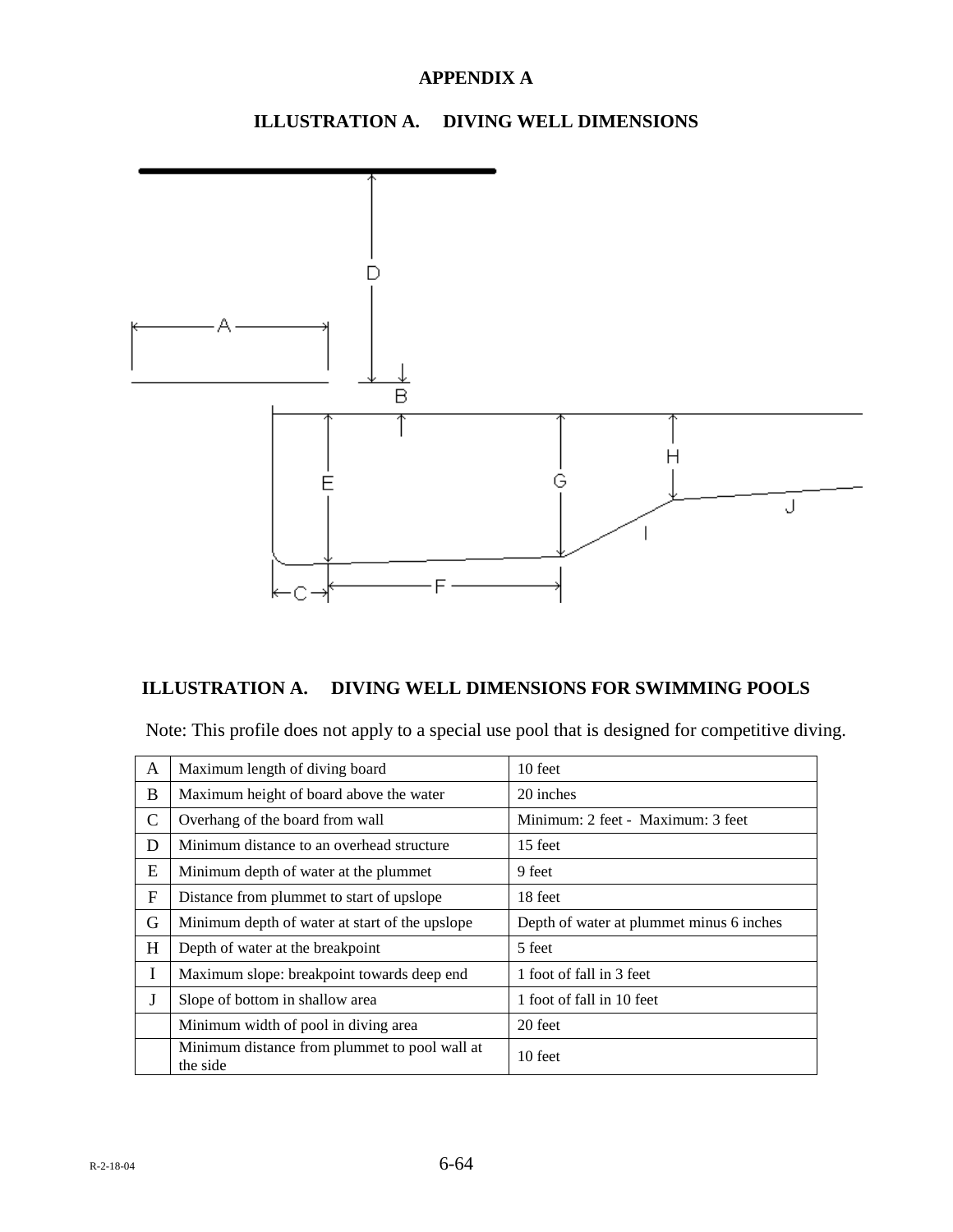## **ILLUSTRATION B**

### **MINIMUM DISTANCE REQUIREMENTS FOR DIVING BOARDS**

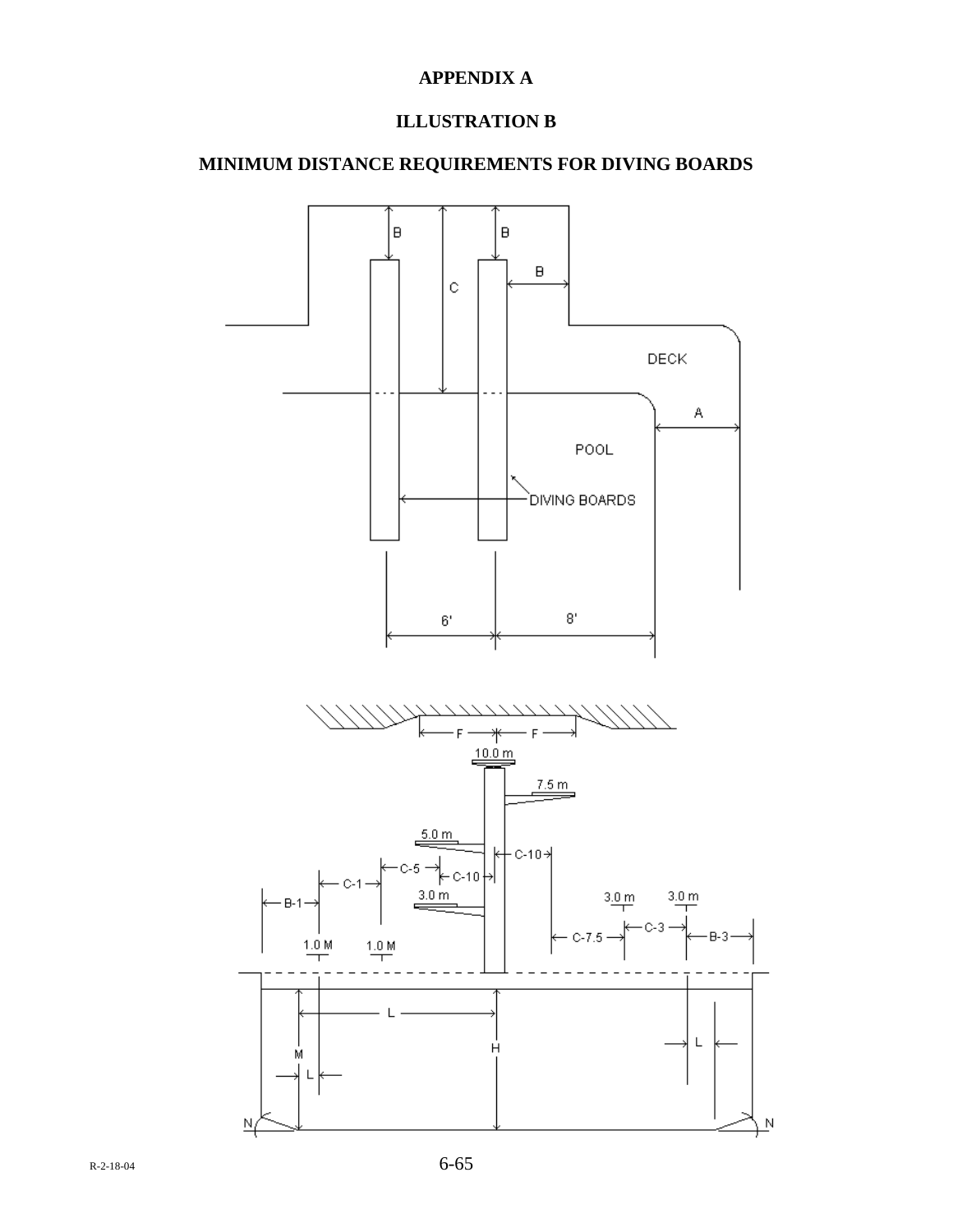# **ILLUSTRATION C**







 $1.0 m$